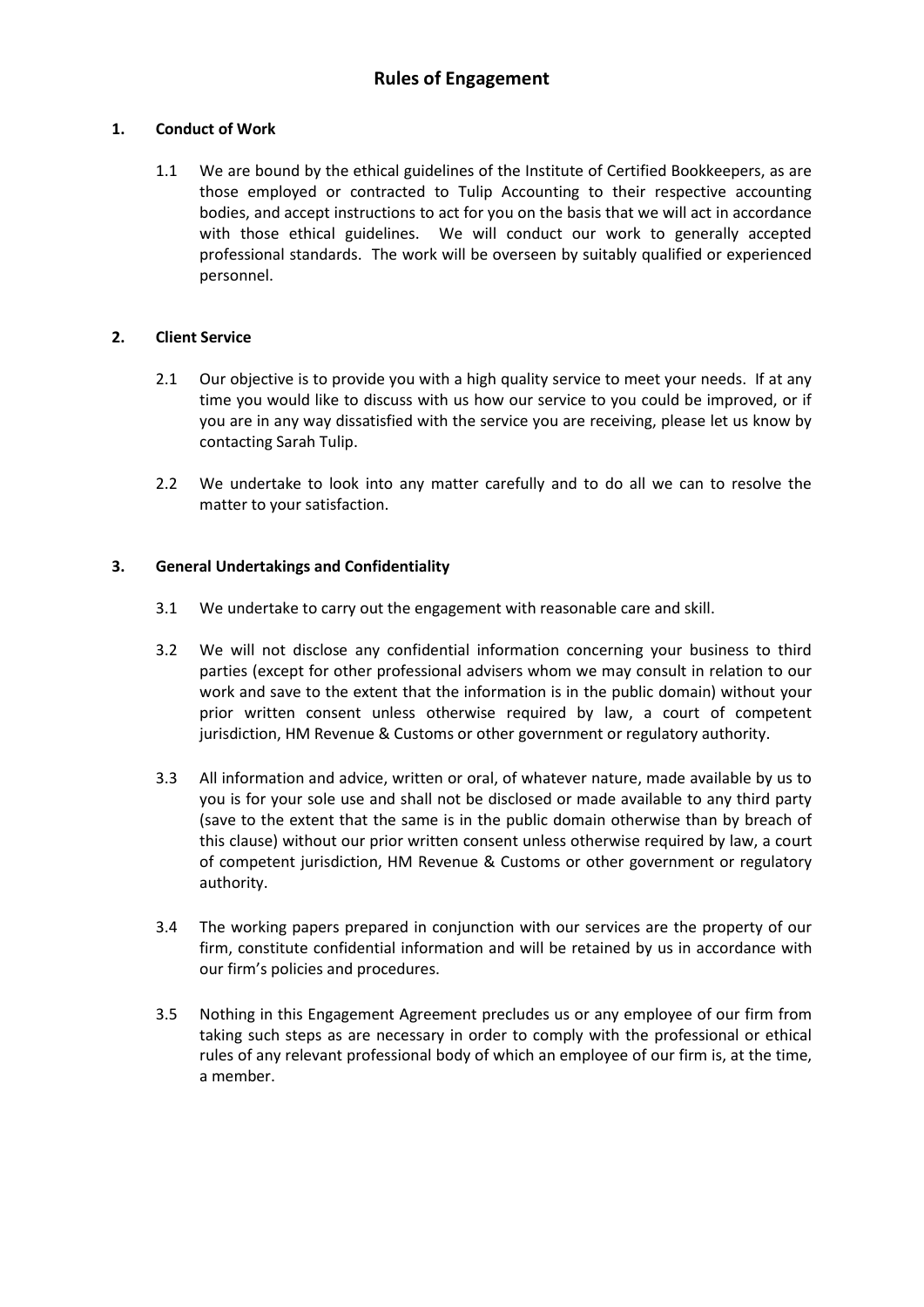## **4. Fees and Expenses**

- 4.1 Our fees are calculated either on an agreed monthly billing rate for specified services or on the basis of time spent on your affairs by the principals and our staff and on the levels of skill and responsibility involved. The time based fees agreed by the Company are summarised at the end of these Rules of Engagement.
- 4.2 Our fees will be billed monthly or at such other intervals as we see fit and are due for payment within 14 days of date of invoice. In accordance with the provisions of the late payment legislation we reserve the right to charge interest at base rate plus 8% on balances which exceed our payment terms.
- 4.3 Fees relating to any additional services or advice provided will be in addition to the fees for bookkeeping services and will be agreed separately.
- 4.4 Travelling, subsistence, accommodation, and any other expenses properly incurred while engaged on your business, whether at your premises or elsewhere, will be charged on.
- 4.5 By acceptance of the Engagement Agreement of which these Rules of Engagement form part, the Company undertakes to be responsible for our fees and expenses in respect of the Company.

## **5. Electronic Communications**

- 5.1 We may correspond, convey documentation and generally communicate with you electronically (unless you expressly request otherwise on specific matters) and receive such communications from you. We may also, with your agreement, use electronic means of communications to send and receive information requests and confirmations to and from designated third parties in connection with services to you.
- 5.2 You and we understand and acknowledge that the electronic transmission of information by e-mail on the Internet or otherwise has inherent risks and that such communications may become lost, delayed, intercepted, corrupted or be otherwise altered, rendered incomplete or fail to be delivered. We shall use our reasonable endeavours to ensure that electronic communications that we send are free from viruses and any other material which may cause inconvenience or harm to any other computer system and you undertake to do likewise with any electronic communications you may send to us. However because the electronic transmission of information cannot be guaranteed to be secure or error-free and its confidentiality may be vulnerable to access by unauthorised third parties, neither you nor we shall have any responsibility or liability to each other on any basis other than your or our bad faith or wilful default in respect of any error to you or your other advisers, or to us by you or your other advisers (or your, their or our reliance on such information) or electronic communications entered into with your agreement with designated third parties in connection with services to you.
- 5.3 For your convenience documents may be made available to you in electronic as well as hard copy format. Multiple copies and versions of documents may therefore exist in different media. In the case of any discrepancy the signed hard copy (where provided) should be regarded as definitive.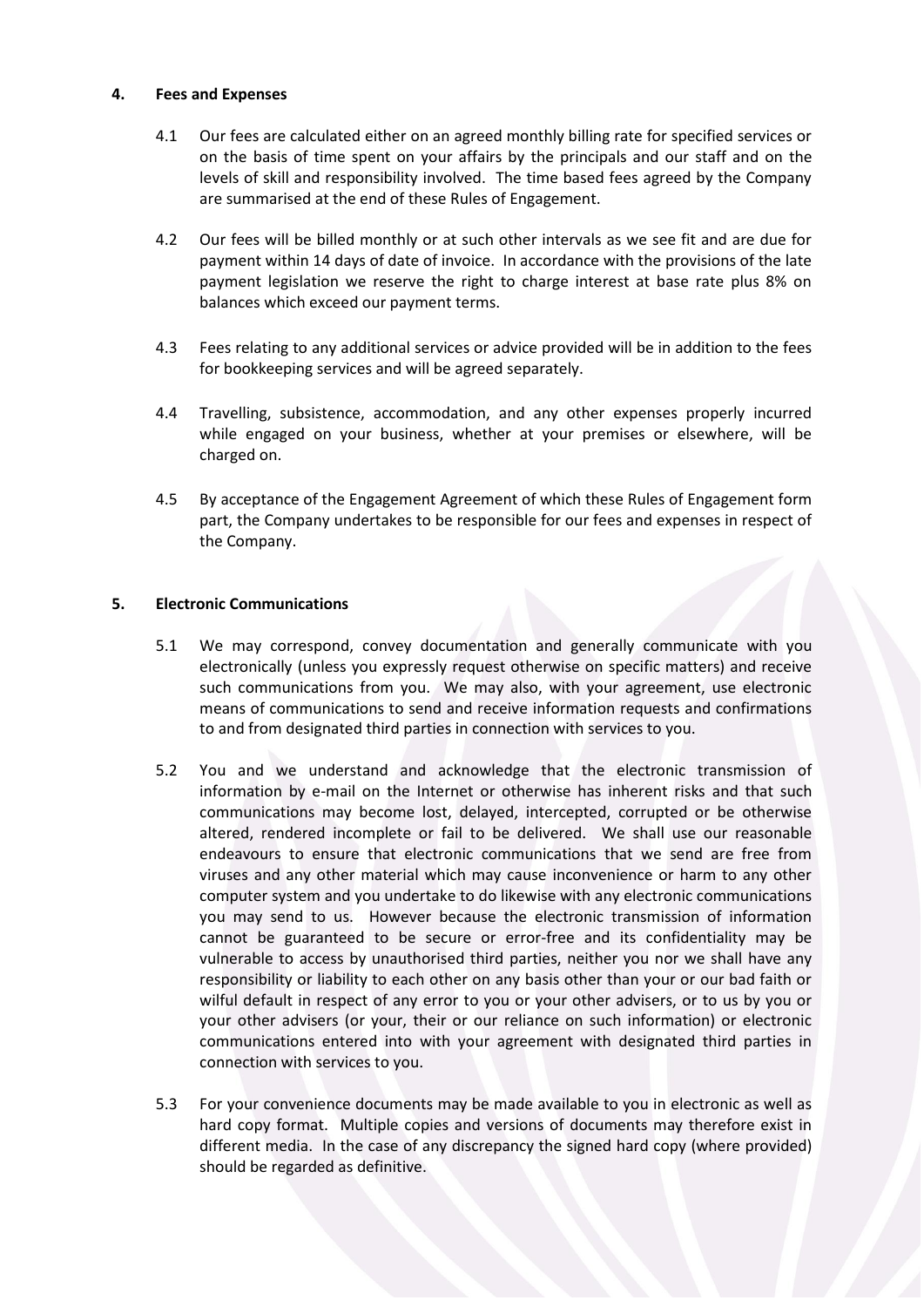## **6. Entire Agreement**

- 6.1 These Rules of Engagement and constitute the entire understanding between us and the persons who are or become bound by it in relation to is subject matter and together supersede all previous discussions and drafts. No change in their terms will be effective unless our agreement to those changes is recorded in writing. No-one is authorised by Tulip Accounting to make representation or reach an agreement in relation to our services under this engagement which is inconsistent with or varies or adds to the Rules of Engagement as agreed and evidenced in writing between us.
- 6.2 Any provisions of this Engagement Agreement which by their nature extend beyond the expiry, completion or termination of the arrangements set out in this Engagement Agreement shall survive such expiration, completion or termination.

## **7. Our Employees**

7.1 It is agreed that, having regard to our interest in limiting the personal liability and exposure to litigation of employees, no addressee of the Engagement Agreement of which these Rules of Engagement form part will bring any claim in respect of any damage against any of our employees.

## **8. Employment of Each Other's Staff**

8.1 To protect continuity on the engagement neither party shall for the duration of the Contract solicit for employment or for a contract for services or otherwise or employ or engage any person directly engaged by the other party in connection with the engagement, except with the prior written consent of the other party. This will remain in force for a period of two years following any termination by either party.

## **9. Invalidity**

9.1 If any provision of this Engagement Agreement is held to be illegal, invalid or unenforceable, in whole or in part, under any enactment or rule of law, such provision or part shall, to that extent, be deemed not to form part of this Engagement Agreement but the legality and enforceability of the remainder of this Engagement Agreement shall not be affected.

## **10. Limits of Liability**

10.1 Tulip Accounting shall not, in any circumstances be liable to the Company, whether in contract tort or otherwise, for consequential or indirect loss or damage howsoever arising and of whatsoever nature including (without limitation) loss of profit, loss of contracts, loss of operation time, loss of use of any equipment or process or any other form of loss whatsoever (whether or not similar to some or any of the foregoing) suffered or incurred directly or indirectly by the Company.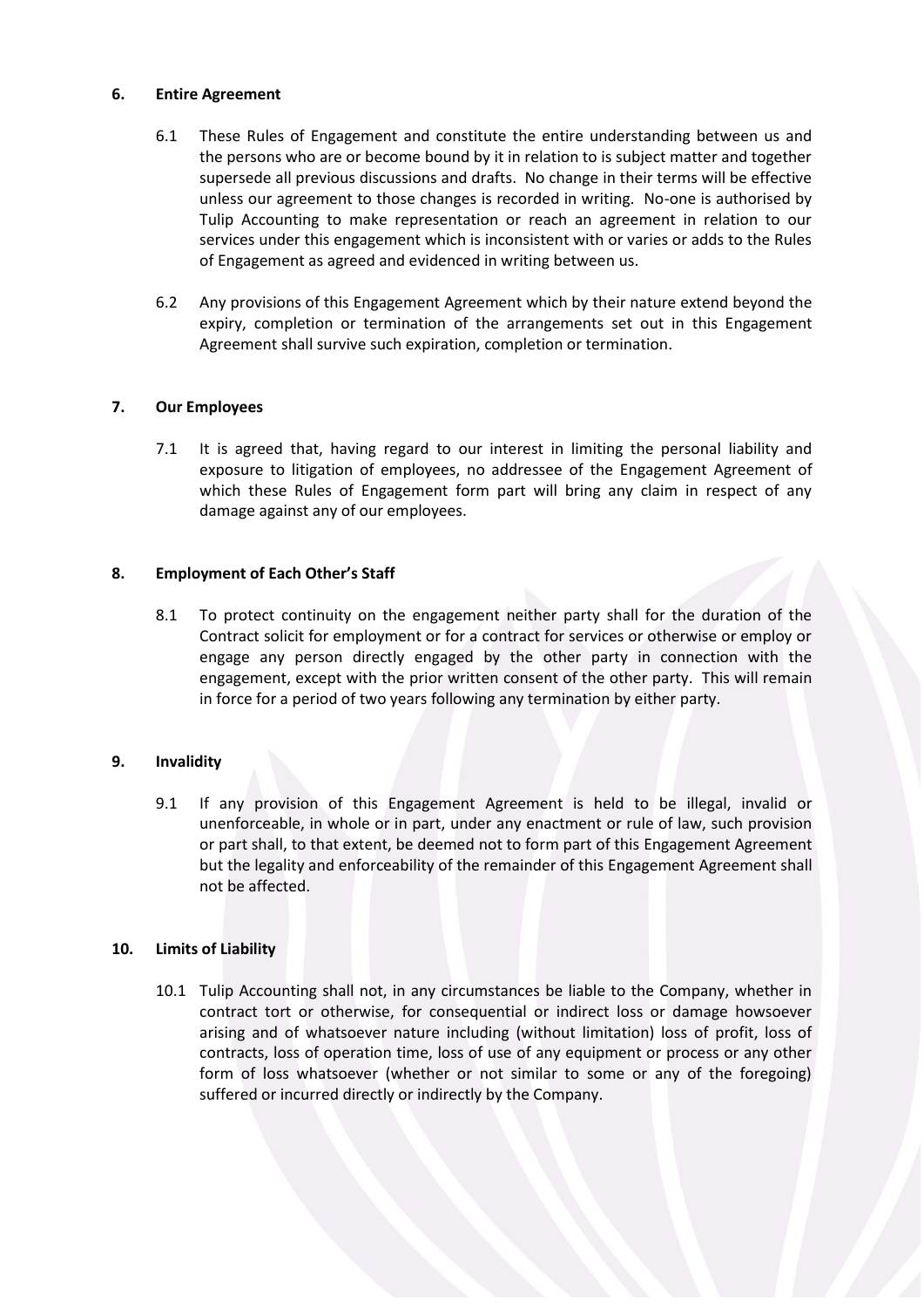### **11. Applicable Law**

11.1 These Rules of Engagement and the Engagement Agreement to which they relate shall be governed by, and construed in accordance with, English law. The Courts of England shall have exclusive jurisdiction in relation to any claim, dispute or difference concerning the Engagement Agreement and Rules of Engagement and any matter arising from them. Each party irrevocably waives any right it may have to object to an action being brought in those Courts, to claim that the action has been brought in an inconvenient forum, or to claim that those Courts to do not have jurisdiction.

#### **12. Force Majeure**

12.1 Neither party shall be liable for any delays in performance or failure to perform any of its obligations hereunder (other than an obligation to make payments) where such delay or failure arises due to reasons beyond its reasonable control.

#### **13. Data Protection**

13.1 Tulip Accounting have implemented IT systems to securely store client data. This is accessible using secure networks by authorised staff with relevant access codes and/or passwords. Tulip Accounting will make all efforts to maintain this security. Nevertheless, it may be possible whether by way of a sustained security threat or other event that such security measures prove unable to prevent unauthorised access to such data. Unless Tulip Accounting are shown to be negligent, Tulip Accounting cannot be held liable for any consequences of such unauthorised access beyond its control. The client agrees and accepts that data transfer and storage is not limited to within the boundaries of the EU, and that Tulip Accounting back-up systems include cloud-based systems with servers worldwide.

## **14. Anti-Virus Software**

14.1 Tulip Accounting requires that the Company use up-to-date anti-virus software from a reliable source (eg. Norton, Sophos, MacAfee) on their systems to prevent possible infection of their systems by third party viruses. The Company will (if requested) provide evidence to confirm that they have such software on their systems.

## **15. Confidentiality**

- 15.1 Tulip Accounting will not disclose that they act for the Company without the express consent of the Company.
- 15.2 If Tulip Accounting appoint solicitors or counsel to enforce any rights arising out of or relating to this Engagement Agreement, it shall be entitled to recover such reasonable solicitor's or counsel's fees as may be deemed proper by a competent court.
- 15.3 If any term or provision in the Engagement Agreement is held to be illegal or unenforceable, in whole or in part, under any enactment or rule of law, such term or provision or part shall to that extent be deemed not to form part of this Engagement Agreement but the validity and enforceability of the remainder of this Engagement Agreement shall not be affected.